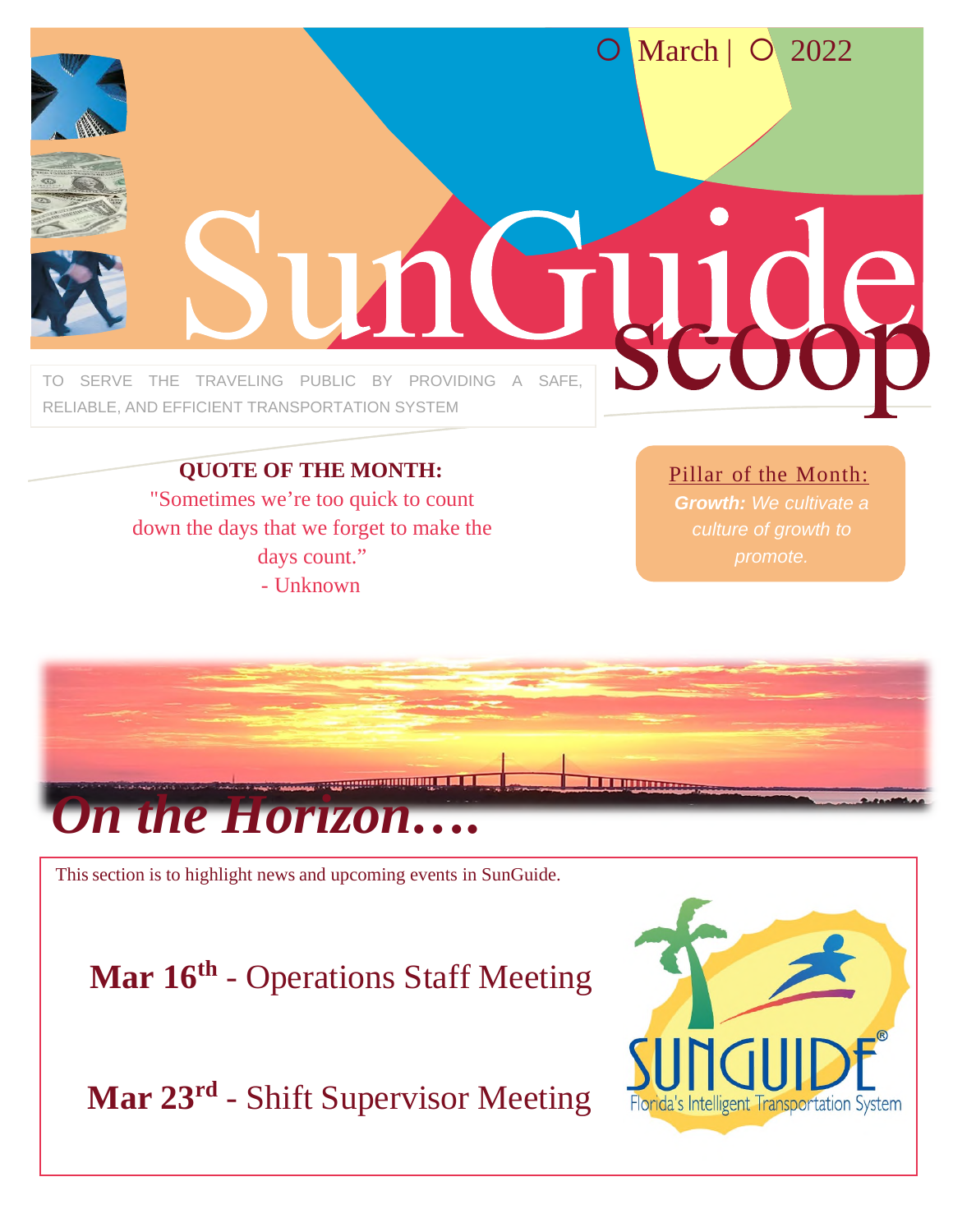## **EXCEEDING EXPECTATIONS**

*This section is to highlight the work of individuals who have gone above and beyond in the workplace.*

#### **2021 PILLAR AWARDS WINNERS**

Innovation – Austin Kostelnik

Accountability – John Kontos

Growth – Max Farren

Encouragement – Amber Dimalanta

Unity – Jennifer Bingham

Professionalism – Bianca Velasquez

Victor Prout Operator of the Year – Chris Kennis

Joel Barrs Road Ranger of the Year – Jason McKeller



| <b>PERFORMANCE MEASURES</b>           |                 |                |
|---------------------------------------|-----------------|----------------|
| February 2022                         |                 |                |
| <b>PM</b>                             | <b>TARGET</b>   | <b>CURRENT</b> |
| <b>RR</b> Dispatch Time               | $<$ 2 minutes   | 01:08          |
| <b>Event Confirmation Time</b>        | $<$ 3.5 minutes | 01:22          |
| <b>DMS/ADMS</b> Posting Time          | $<$ 5 minutes   | 01:14          |
| <b>Other Agency Notification Time</b> | $< 7$ minutes   | 01:27          |
|                                       |                 |                |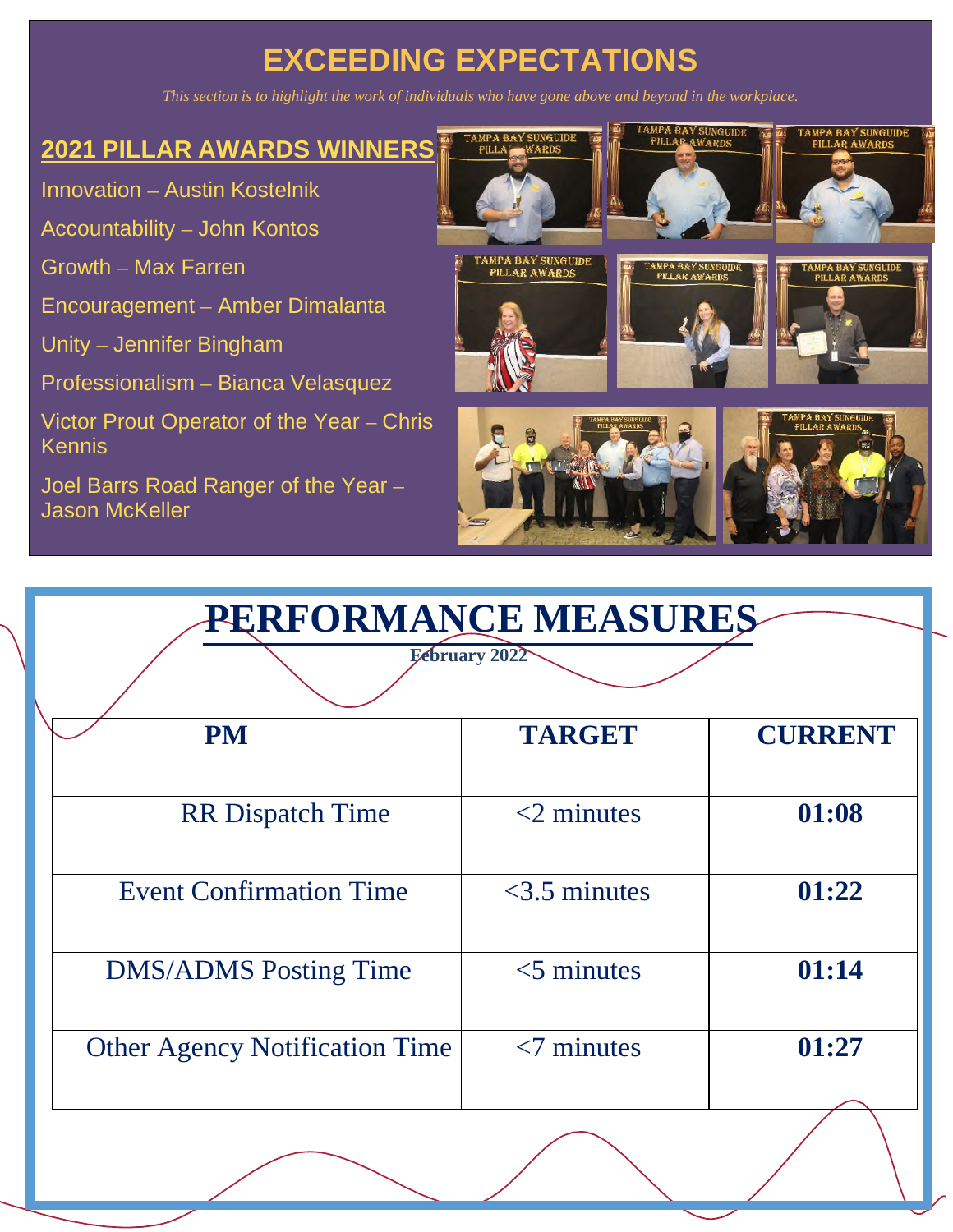# Sunny's Refreshments

This section is to  $"$ refresh $"$ operators on certain tasks.

Practice uncommon or rare events on SunGuide to keep procedures fresh in your mind.

RISC, HAZMAT, and Wrong Way Driving situations are a



## *[SUNSHINE SPOTLIGHT]*

*SunGuide.*

# *Welcome Jude Grant-Dawson*

*to the team!* 

# great place to start. **Management Reminders:**

This section is to provide reminders of new updates or documents from management to operators/contractors.

**As an Operator, one of your biggest responsibilities is data entry. Be sure to double check your comments, vehicle info, event attributes, and DMS signs to identify and edit any mistakes before closing the event.**  You are the final reviewer of all events!

ANOTHER TRIP AROUND THE SUN…

#### **Birthdays:**

**Jesse Kass – March 30th**

#### **Anniversaries:**

- **Zach Arndt 6th Anniversary**
- **Amber Dimalanta 4th Anniversary**
- **Victoria Schultz 1st Anniversary**